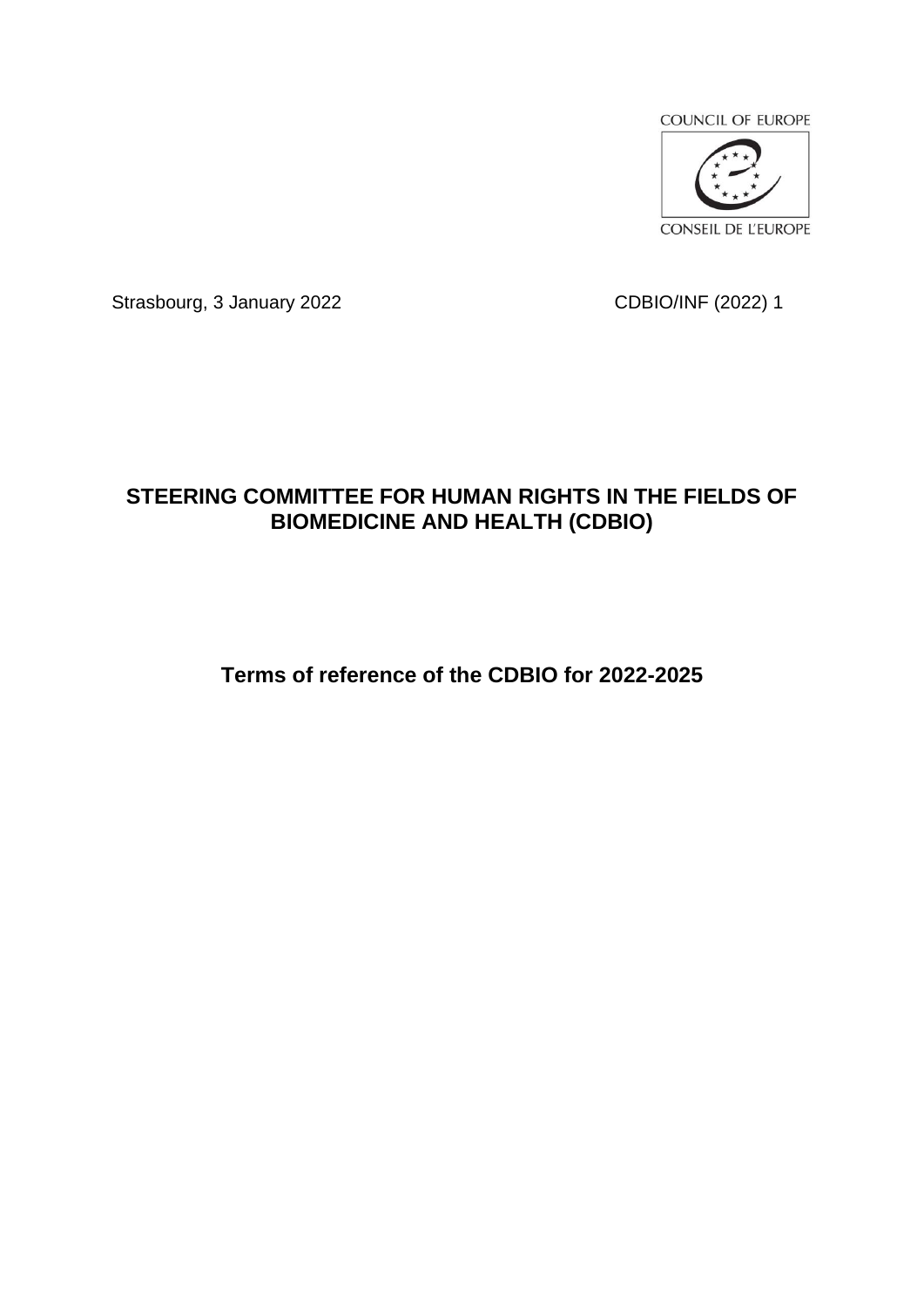## **STEERING COMMITTEE FOR HUMAN RIGHTS IN THE FIELDS OF BIOMEDICINE AND HEALTH (CDBIO)**

Set up by the Committee of Ministers under Article 17 of the Statute of the Council of Europe and in accordance with Resolution CM/Res(2021)3 on intergovernmental committees and subordinate bodies, their terms of reference and working methods.

Type of committee: **Steering Committee**  Terms of reference valid from: **1 January 2022 until 31 December 2025**<sup>14</sup>

#### **PILLAR/PROGRAMME/SUB-PROGRAMME ▼**

**Pillar**: Human Rights **Programme: Effective ECHR implementation Sub-programme**: Protection of Human Rights in the fields of Biomedicine and Health

#### **MAIN TASKS**

Under the authority of the Committee of Ministers, and bearing in mind the Council of Europe legal standards, as well as the relevant jurisprudence of the European Court of Human Rights, the CDBIO will:

- carry out the work assigned to the Steering Committee in Bioethics by the Convention on the protection of human rights and the dignity of human beings with regards to the applications of biology and medicine (Convention on Human Rights and Biomedicine);

- conduct the intergovernmental work on human rights protection in the fields of biomedicine, as well as health; in particular with regard to issues raised by the Covid-19 pandemic and taking into account the lessons to be learnt from the health crisis;

- advise and provide expertise to the Committee of Ministers on all questions within its fields of competence.

In particular, the CDBIO is instructed to:

(i) ensure the follow-up of the relevant decisions taken at the 131st Session of the Committee of Ministers (Hamburg, 21 May 2021),<sup>15</sup> and in particular contribute to the implementation of the key strategic priorities relating to its specific field of expertise as identified in the Strategic Framework of the Council of Europe, and respond to the respective key findings and challenges set out in the Secretary General's 2021 Report on the state of democracy, human rights and rule of law "A democratic renewal for Europe";

(ii) promote equitable access to health care, patient rights, protection of persons in vulnerable situations and citizen participation in the healthcare and biomedical research policies and, where appropriate, prepare relevant guidelines and other tools (reference tools, implementation guides), in accordance with the principles laid down in the Convention on Human Rights and Biomedicine;

(iii) assess ethical and legal challenges raised by scientific and technological developments, as well as by the evolution of practices, in the fields of biomedicine and health;

(iv) contribute to raising awareness and facilitating the implementation of the principles laid down in the Convention on Human Rights and Biomedicine and its additional protocols, taking also into account the outcome of co-operation activities in the relevant fields;

(v) carry out the regular re-examination foreseen in the Convention on Human Rights and Biomedicine and its additional protocols;

(vi) develop further the principles laid down int the Convention on Human Rights and Biomedicine as appropriate also in the light of the relevant case law of the European Convention on Human Rights;

(vii) co-operate with the relevant intergovernmental bodies and organisations in particular with a view to promoting consistency between normative texts;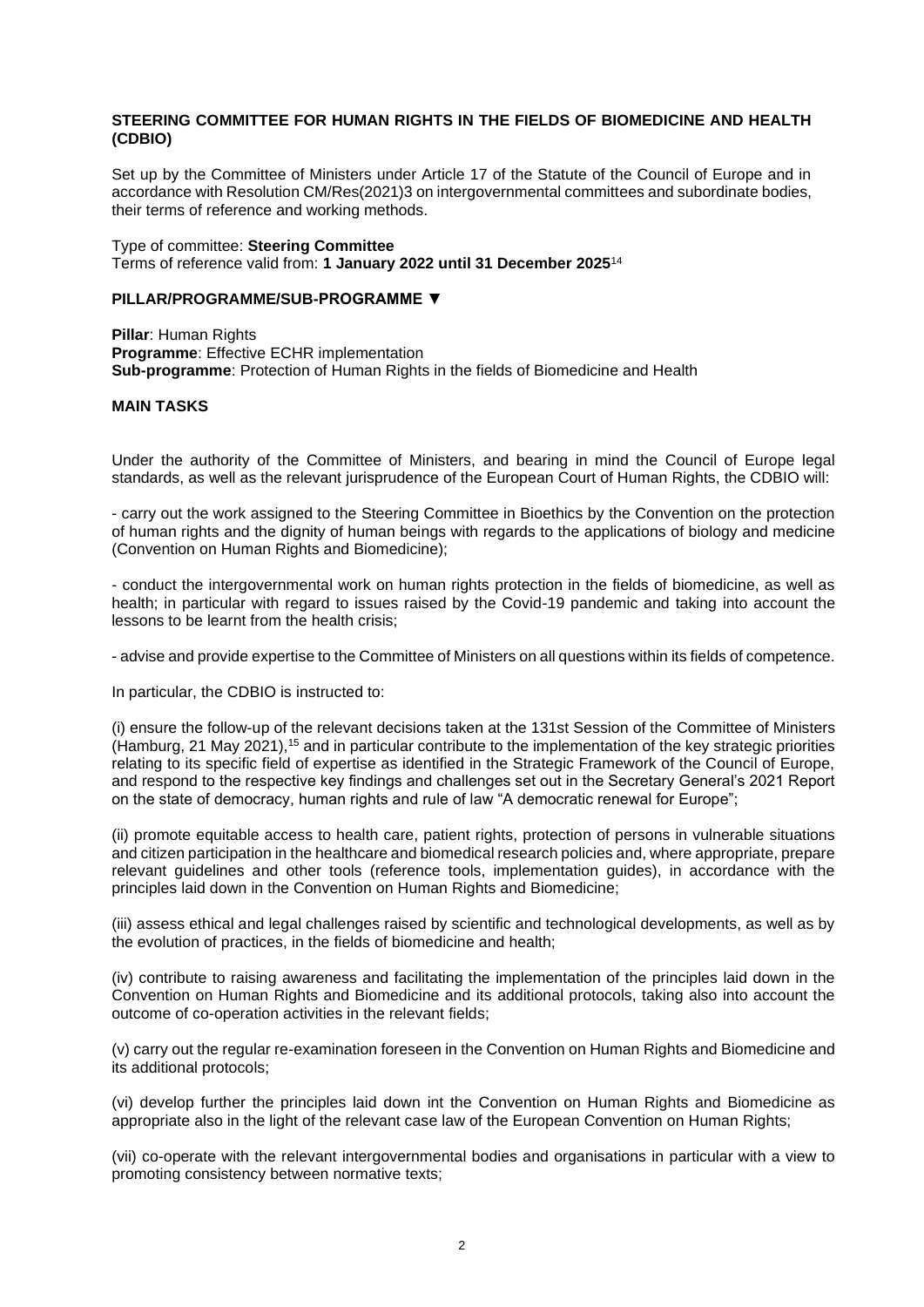(viii) jointly with the Steering Committee for the Rights of the Child (CDENF), develop a guide of good practice for the participation of children in decision making processes on matters relating to their health;

(ix) hold regular exchange of views in order to evaluate its activities and advise the Committee of Ministers and the Secretary General on future priorities in its sector including possible new activities and those that might be discontinued;

(x) take due account of the following mainstreamed perspectives in the performance of its tasks: gender, youth, children's rights, rights of persons with disabilities, and Roma and Traveller<sup>16</sup> issues;

(xi) where relevant, contribute to building cohesive societies and to strengthening the role and meaningful participation of civil society in its work;

(xii) in accordance with decisions CM/Del/Dec(2013)1168/10.2 of the Committee of Ministers, carry out, at regular intervals, within the limits of the available resources and bearing in mind its priorities, an examination of some or all of the conventions for which it has been given responsibility<sup>17</sup> and report back to the Committee of Ministers;

(xiii) contribute to the achievement of, and review progress towards, the UN 2030 Agenda for Sustainable Development, in particular with regards to Goal 3: Good health and well-being, Goal 5: Gender equality, Goal 10: Reduced inequalities and Goal 16: Peace, justice and strong institutions.

14 These terms of reference are approved for the first biennial period 2022-2023. For the second biennial period 2024-2025, they are approved on a provisional basis, subject to confirmation upon the adoption of the budget for 2024-2025.

15 CM/Del/Dec(2021)131/2a, CM/Del/Dec(2021)131/2b, CM/Del/Dec(2021)131/2c and CM/Del/Dec(2021)131/3.

16 The term "Roma and Travellers" is used at the Council of Europe to encompass the wide diversity of the groups covered by the work of the Council of Europe in this field: on the one hand a) Roma, Sinti/Manush, Calé, Kaale, Romanichals, Boyash/Rudari; b) Balkan Egyptians (Egyptians and Ashkali); c) Eastern groups (Dom, Lom and Abdal); and, on the other hand, groups such as Travellers, Yenish, and the populations designated under the administrative term "*Gens du voyage*", as well as persons who identify themselves as Gypsies. The present is an explanatory footnote, not a definition of Roma and/or Travellers.

17 Cf. relevant decisions of the Committee of Ministers (CM/Del/Dec(2013)1168/10.2) and list of Conventions in document CM(2021)132.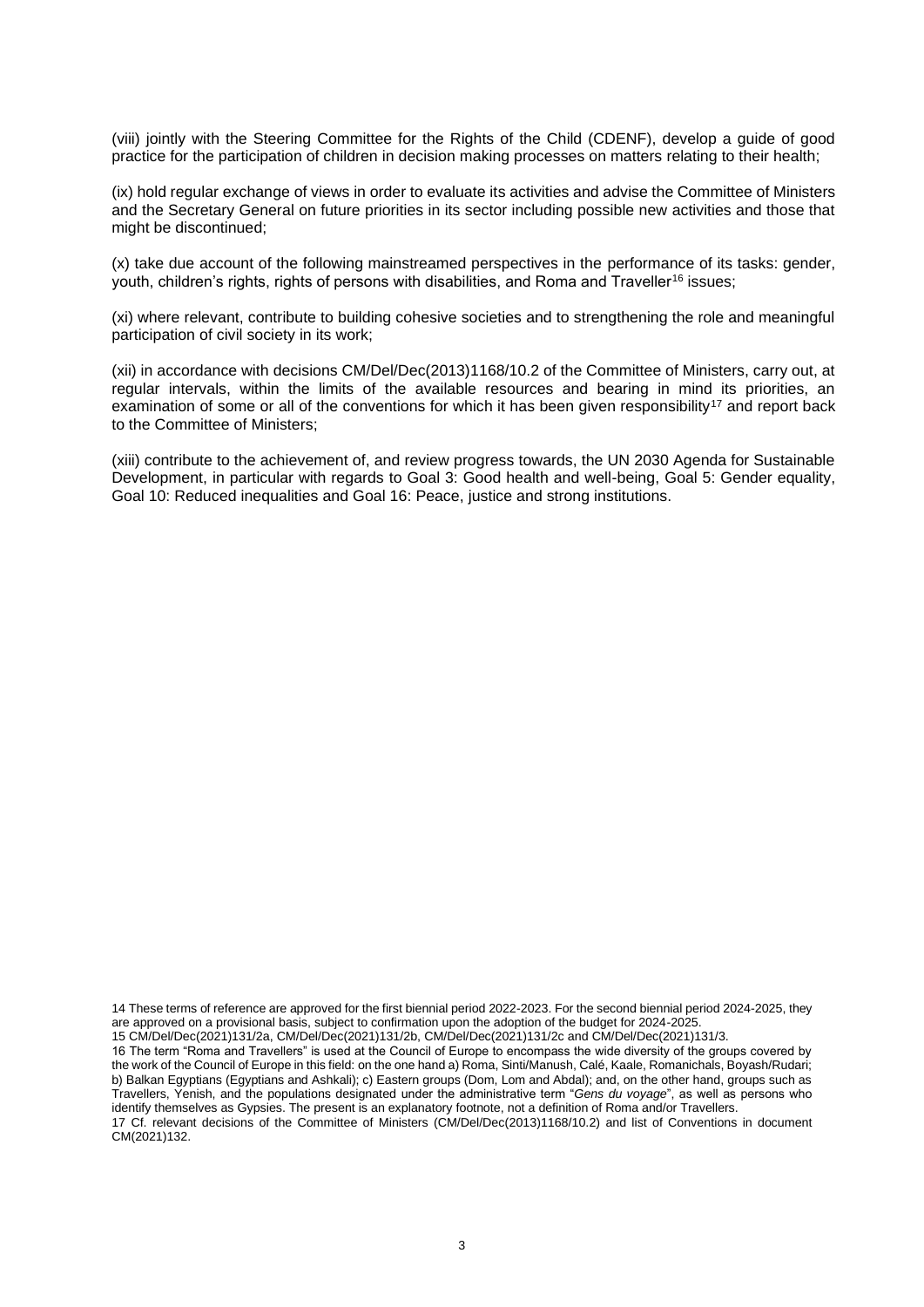# **MAIN DELIVERABLES ▼**

Under the authority of the Committee of Ministers, the CDBIO is instructed to complete the following deliverables, within the following deadlines:

|                                                                                                                                                                                                                      | Deadline ▼ |
|----------------------------------------------------------------------------------------------------------------------------------------------------------------------------------------------------------------------|------------|
| 1. Recommendation on equitable access to medical treatment and equipment, in<br>the context of the Covid-19 pandemic and other situations of scarce resources                                                        | 31/12/2022 |
| 2. Guide on the promotion of health literacy for persons in vulnerable situations                                                                                                                                    | 31/12/2022 |
| 3. Conclusions of a round table on human rights and neurotechnologies (in co-<br>operation with T-PD, UNESCO and OECD)                                                                                               | 31/12/2022 |
| 4. Overview of the national legislation on the protection and promotion of patients'<br>rights (users of the health system)                                                                                          | 31/12/2023 |
| 5. Online publication of the Recommendation on equitable access to medical<br>treatment and equipment, in the context of the Covid-19 pandemic and other<br>situations of scarce resources in non-official languages | 31/12/2023 |
| 6. Online publication of the Guide on the promotion of health literacy for persons<br>in vulnerable situations in non-official languages                                                                             | 31/12/2023 |
| 7. Overview of the legal framework and practices in the member States relevant<br>to medically assisted procreation                                                                                                  | 31/12/2023 |
| 8. Guide of good practice for the participation of children in decision making<br>processes on matters relating to their health (jointly with CDENF)                                                                 | 31/12/2023 |
| 9. Conclusions of a seminar on relevant legislation and good practices with regard<br>to early intervention on intersex children                                                                                     | 31/12/2023 |
| 10. Online publication of the Guide of good practice for the participation of<br>children in decision making process on matters relating to their health in non-<br>official languages                               | 31/12/2024 |
| 11. Report on artificial intelligence applications in healthcare                                                                                                                                                     | 31/12/2024 |
| 12. Report on promoting dialogue amongst public, practitioners and policy makers<br>for the purpose of the development of regulation on genomics medicine                                                            | 31/12/2024 |
| 13. Guidelines on equitable access to innovative treatments and technologies in<br>healthcare systems                                                                                                                | 31/12/2025 |
| 14. Youth forum on bioethics                                                                                                                                                                                         | 31/12/2025 |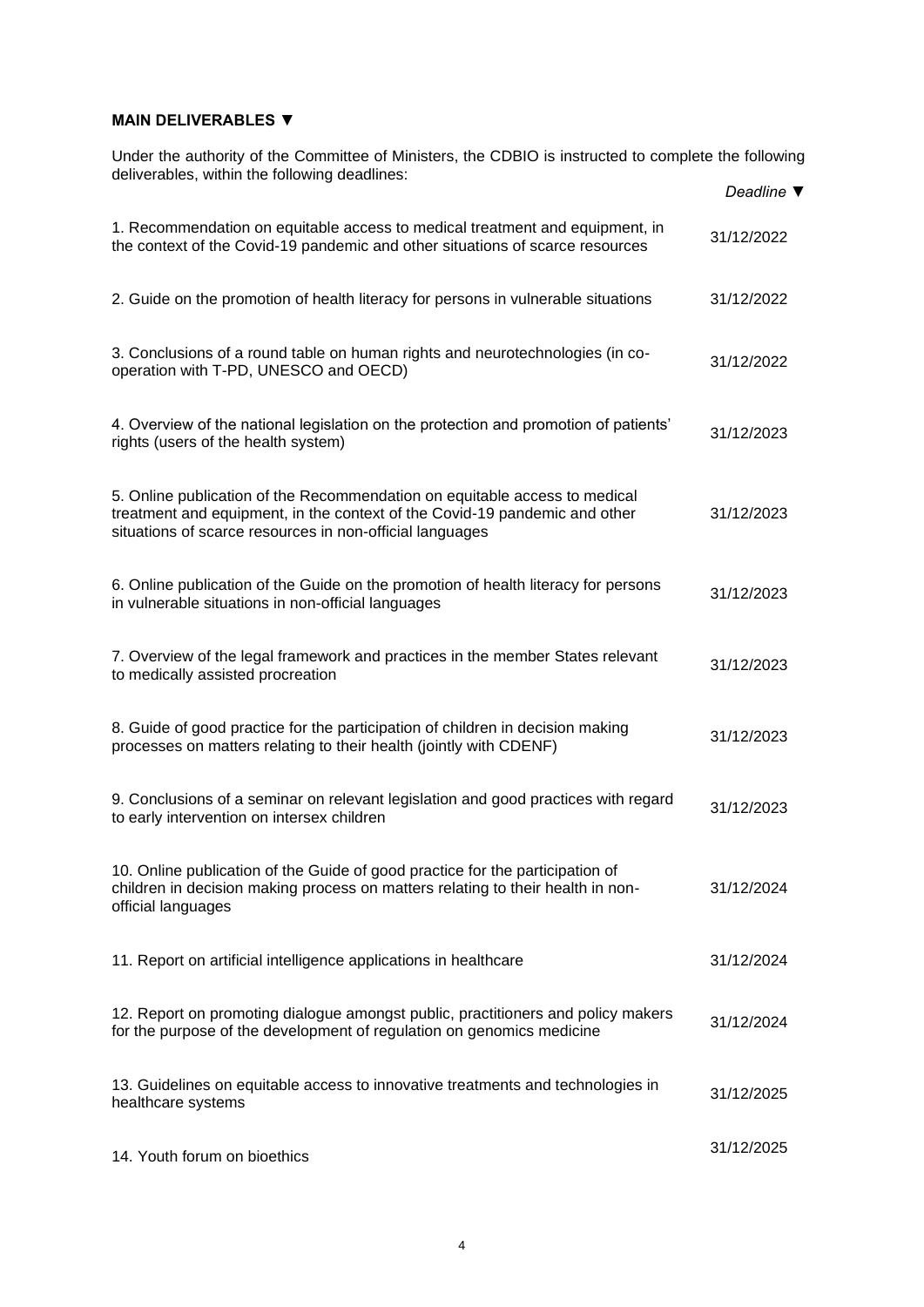# **COMPOSITION ▼**

## MEMBERS:

Governments of the member States are invited to designate one or more representatives of the highest possible rank, with appropriate expertise in the various aspects of bioethics, in particular legal, medical and scientific aspects, including in relation to emerging technologies and to the functioning of their health system, and able to consider these from a human rights perspective.

The Council of Europe will bear the travel and subsistence expenses of one representative from each member State (two in the case of the State whose representative has been elected Chair).

Each member of the Committee shall have one vote. Where a government designates more than one member, only one of them is entitled to take part in the voting.

In accordance with decisions CM/Del/Dec(2013)1168/10.2 of the Committee of Ministers, in cases where there is no convention-based body including all the Parties, non-member States are invited to take part, with a right to vote, in the committee meetings pertaining to the conventions to which they are Parties.

### PARTICIPANTS:

The following may send representatives, without the right to vote and at the charge of their corresponding administrative budgets:

- Parliamentary Assembly of the Council of Europe;

- Commissioner for Human Rights of the Council of Europe;

- Conference of INGOs of the Council of Europe;

- Consultative Committee of the Convention for the Protection of Individuals with regard to Automatic Processing of Personal Data (T-PD);

- Conference of the Parties of the Council of Europe Convention on the counterfeiting of medical products and similar crimes involving threats to public health (Medicrime Committee);

- Steering Committee for Human Rights (CDDH);

- Steering Committee on the Rights of the Child (CDENF);

- European Committee on Legal Cooperation (CDCJ);

- Committee on Transplantation of Organs and Tissues (CD-P-TO);
- Committee on Blood Transfusion (CD-P-TS);

- Committees or other bodies of the Council of Europe engaged in related work, as appropriate.

The following may send representatives, without the right to vote and without defrayal of expenses:

- European Union (one or more representatives, including, as appropriate, the European Union Agency for Fundamental Rights (FRA));

- Observer States to the Council of Europe: Canada, Holy See, Japan, Mexico, United States of America;

- other international organisations: WHO, UNESCO, OECD and European Science Foundation (ESF).

### OBSERVERS:

The following may send representatives, without the right to vote and without defrayal of expenses:

- Australia, Israel;

- the Conference of European Churches (KEK).

Observer status may be requested in accordance with Article 8 of Resolution CM/Res(2021)3 on intergovernmental committees and subordinate bodies, their terms of reference and working methods.